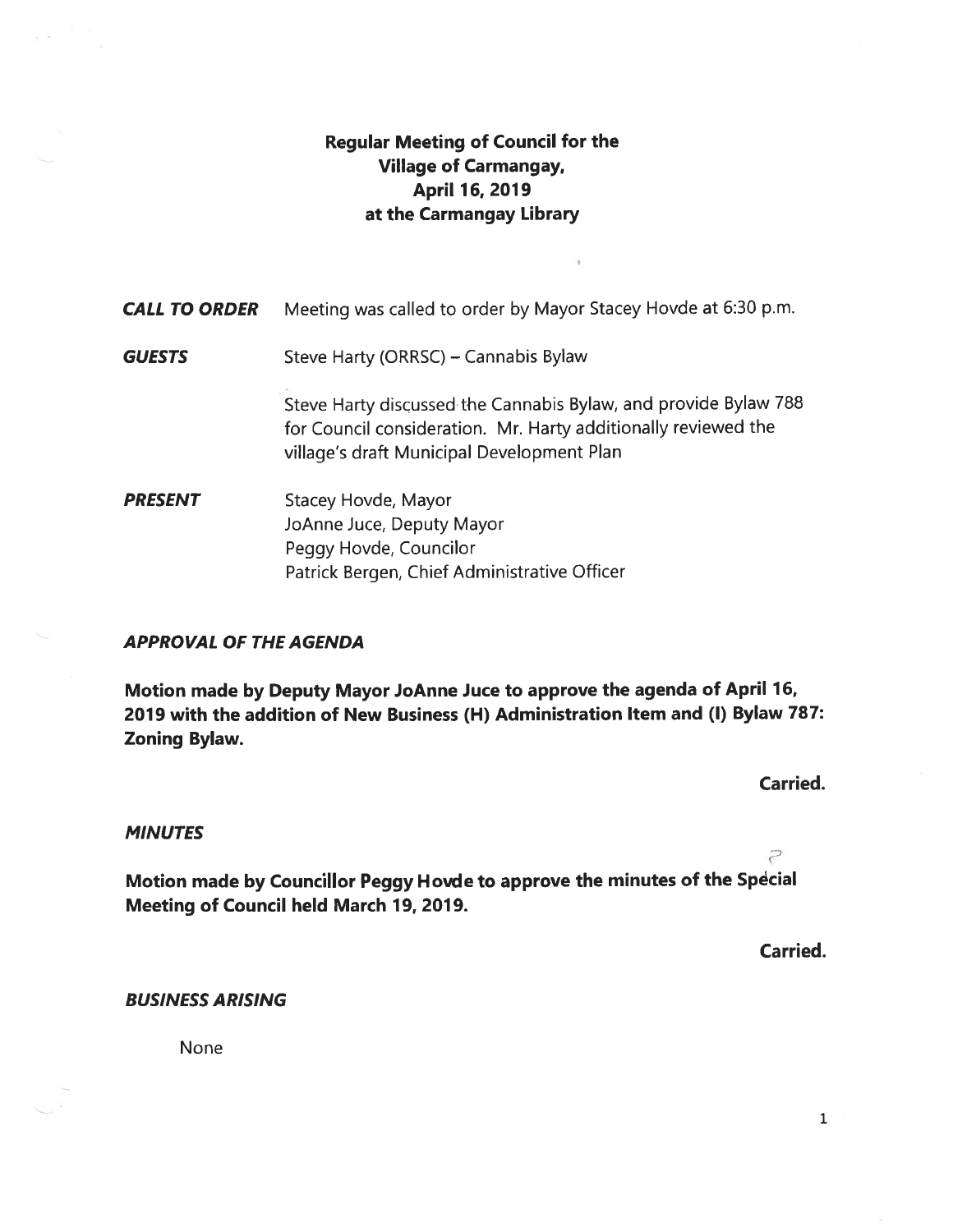#### OLD BUSINESS

None

#### PUBLIC WORKS REPORT

Public Works were focused on:

#### ADMINISTRATOR REPORT

The CAO was focused on:

### **CORRESPONDENCE**

CAO Patrick Bergen received correspondence regarding the potential charging station.

#### FINANCIAL REPORT

Motion made by Councillor Peggy Hovde to accept financial report as presented.

Carried.

#### NEW BUSINESS

a) Motion made by Deputy Mayor JoAnne Juce to pass first reading of Bylaw 787 Tax Rate Bylaw.

Carried.

Motion made by Councilor Peggy Hovde to pass second reading of Bylaw 787 Tax Rate Bylaw.

Carried.

Motion made by Deputy Mayor JoAnne Juce for permission to move to third reading of Bylaw 787 Tax Rate Bylaw.

Carried Unanimously.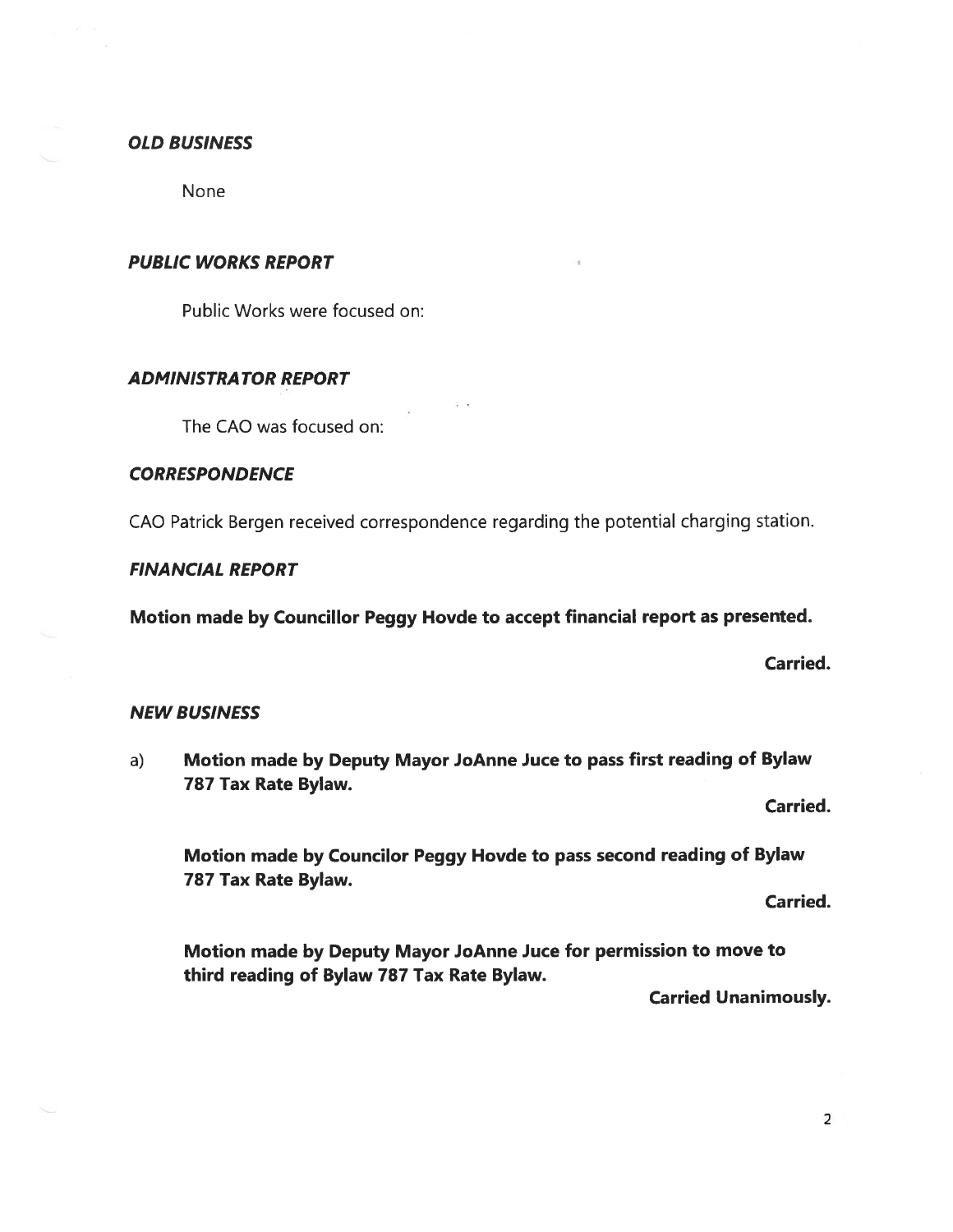Motion made by Deputy Mayor JoAnne Juce to pass third reading of Bylaw 787 Tax Rate Bylaw.

Carried.

- b) Council reviewed the provided update on the Peaks to Prairies Car Charging Station.
- c) Motion made by Councilor Peggy Hovde to authorize the Mayor to sign the letter to the Carmangay Horticultural Association for the donated \$4,000.00 for the wind turbine blade.

Carried.

d) Motion made by Deputy Mayor JoAnne Juce to authorize the Chief Administrative Officer to extend the agreement between the Carmangay Lions Club and the Village of Carmangay for more than one year.

Carried.

e) Motion made by Councilor Peggy Hovde to put in a sanitary line from the south edge of the Carmangay Camground to the manhole on the corner of Whyte Street and Grand Avenue for a cost not to exceed \$10,000.00.

Carried.

f) Motion made by Mayor Stacey Hovde to make available the \$200,000.00 credit facility as required to provide interim funding as needed for Project 2019-001 Stage #1 Whitney Armstrong Loop.

Carried.

- g) Council reviewed the provided action list and provided comments.
- h) Council reviewed Administrative Item (?)

## REPORTS

## a) ORRSC

No meeting.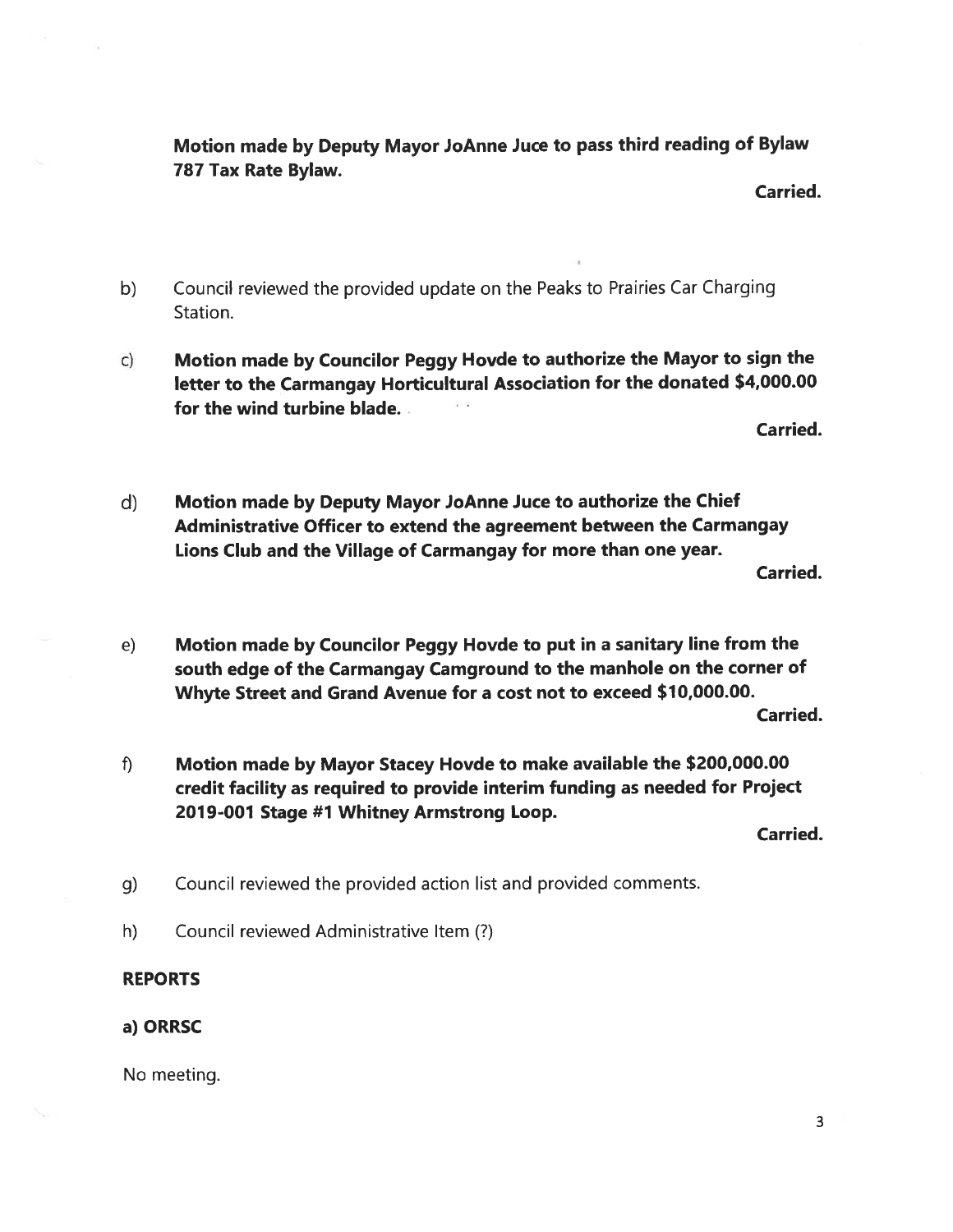## b) MARQUIS

Deputy Mayor JoAnne Juce attended <sup>a</sup> Marquis Foundation Meeting. The Peter Dawson Lodge continues to have substantial vacancies, so funding continues to be <sup>a</sup> bit of <sup>a</sup> challenge. The outlying communities' selt-contained housing units have fewer vacancies than previously, so there is some relief financially. Repairs and maintenance funded by <sup>a</sup> provincial gran<sup>t</sup> continue (including Carmangay).

The Vulcan Affordable Housing Committee gave us <sup>a</sup> presentation, suggesting that <sup>a</sup> partnership might be mutually beneficial. There is some indication that the Marquis Foundation is actually supposed to be concerned with affordable housing in general, not just for Seniors.

There are some new procedures mandated by the Provincial Government, intended to provide more protection for vulnerable Seniors, including new rules about communications with managemen<sup>t</sup> and staff of lodges, assisted living facilities, etc.

## C) VULCAN DISTRICT SOLID WASTE

No meeting.

## d) CARMANGAY AND DISTRICT LIBRARY BOARD

Deputy Mayor JoAnne Juce advised that the Carmangay Library now has <sup>a</sup> Friends of... Association to participate in fund raising, etc. An Executive has been elected. The first meeting will involve discussions and <sup>p</sup>lanning for the initial fund-raisers. The Library Board / Manager have been requested to provide all details of the new airconditioner/furnace that will be installed this year, including specifications and pricing.

## e) FCSS

Deputy Mayor JoAnne Juce advised that FCSS is seeking additional board members-atlarge via <sup>a</sup> poster and word of mouth campaign. So far, we have two new volunteers, and would like to see 2 - 3 more join the board.

FCSS is also sponsoring <sup>a</sup> new Rural Mental Health Initiative, aimed at preventive measures for the rural population, whose situation is often vastly different from that of urban residents.

## f) HALL BOARD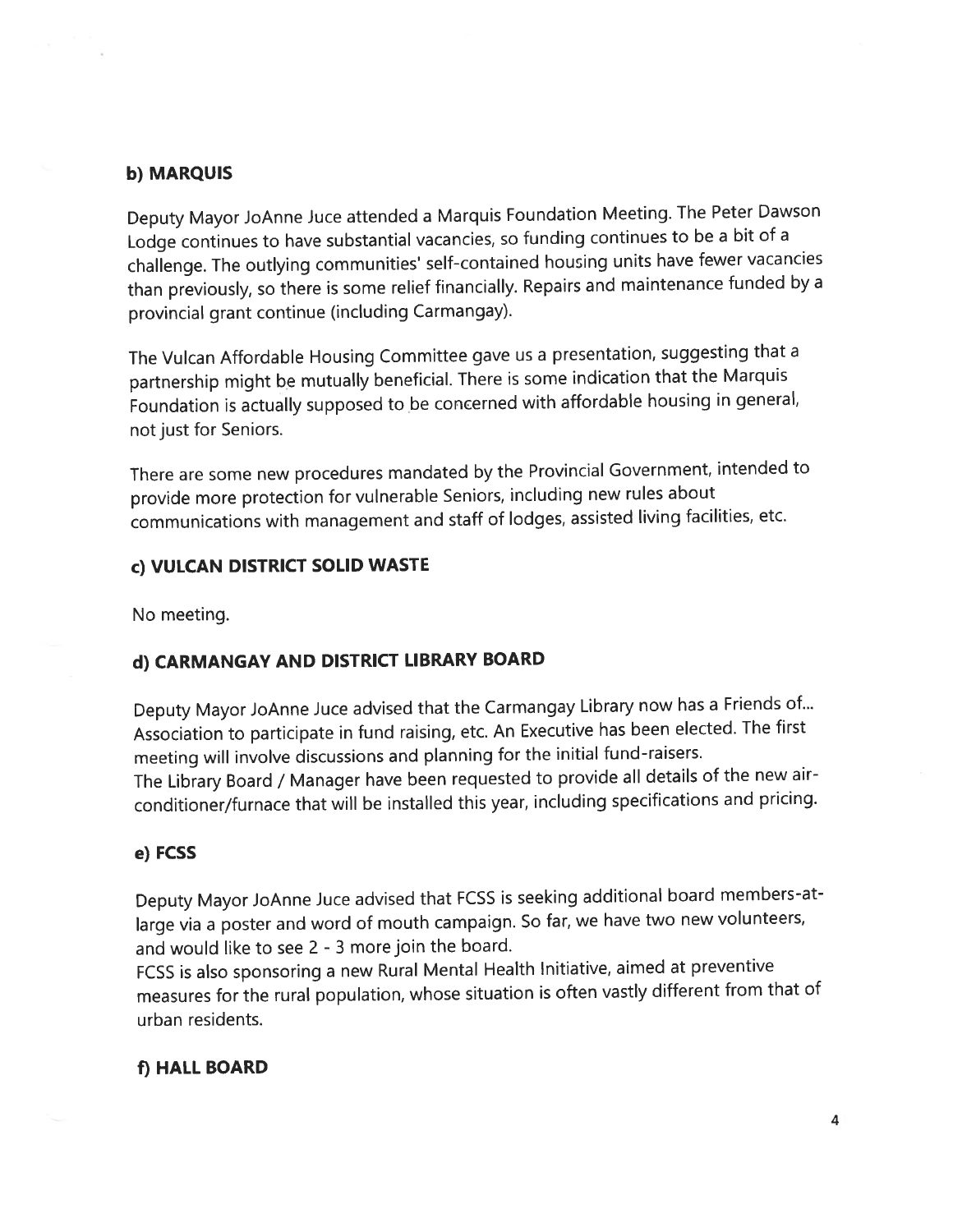Councillor Peggy Hovde attended a Carmangay Hall Board meeting.

## g) SOUTHGROW

Councilor Peggy Hovde attended a Southgrow Meeting.

Councilor Peggy Hovde attended a workshop about regional tourism, where Roger Brooks presented about communities and their unique qualities. Raising taxation <sup>S</sup> cents per capita, broadband, and the CARES grant were all discussed.

### h) TWIN VALLEY REGIONAL WATER COMMISSION

Mayor Stacey Hovde was unable to attend the IVRWC meeting.

### **i) MAYORS AND REEVES OF SOUTHWEST ALBERTA**

Mayor Stacey Hovde attended a Mayors and Reeves of Southwest Alberta meeting. MP John Barlow attended, where he discussed the pressing opioid crisis in Alberta municipalities, and the Chinese Canola Situation.

#### j) HISTORICAL SOCIETY

No meeting.

### k) CHINOOK ARCH

Deputy Mayor JoAnne Juce advised that Renovations at the Chinook Arch HQ are complete. The renovated space is very fresh and modern, with a really upbeat feeling. There will be a Grand Opening festivity at the end of May.

We were presented with the audit, which showed that all financials were in order.

However, due to an unexpected reduction in funds of about \$160,000, some budget cuts have been made, to ensure continued operations without cutting services.

Most communities have their fund-raising initiatives already working at full force for the summer season.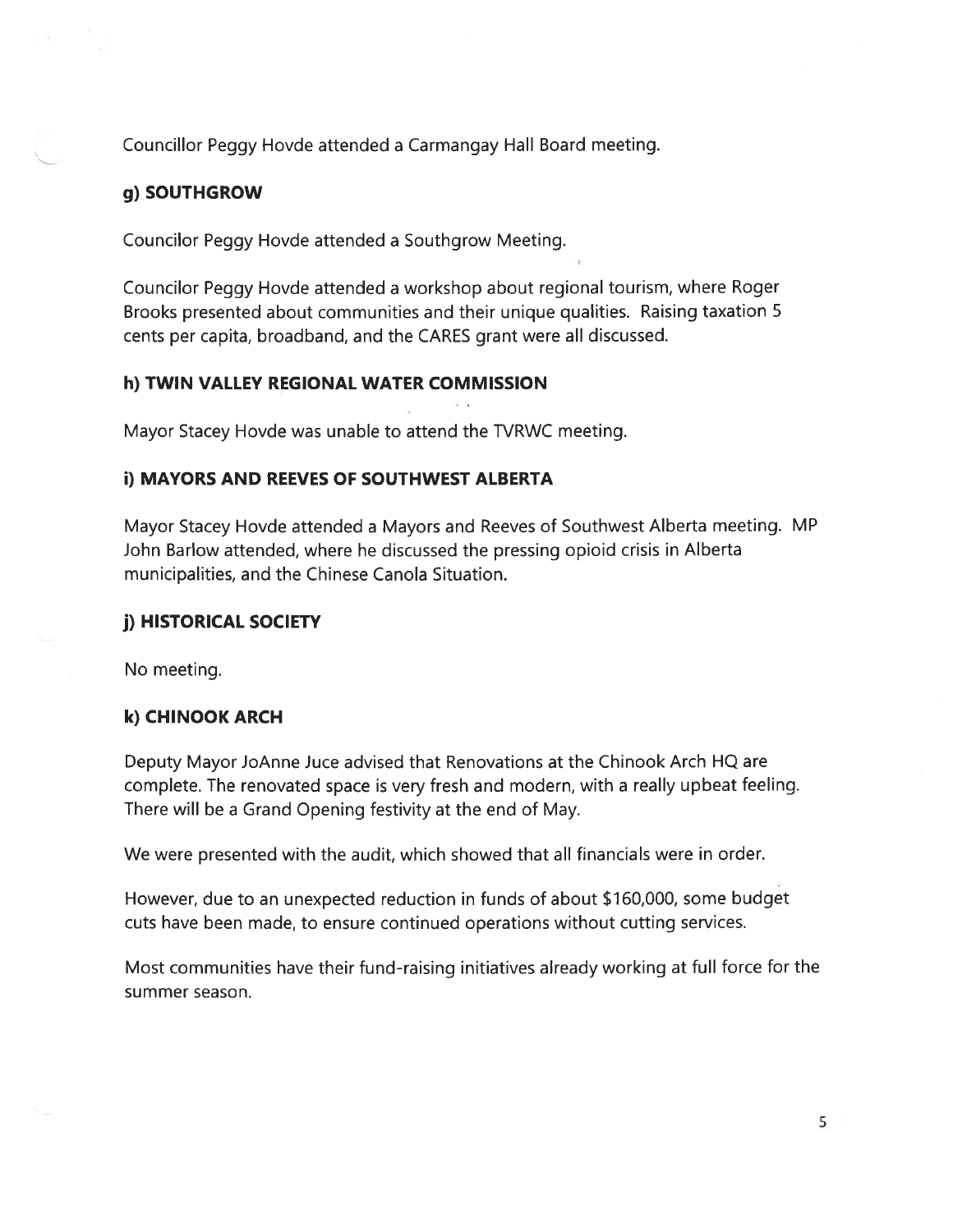### I) TEEPEE RING COMMITTEE

Deputy Mayor JoAnne Juce advised that the First Nations consultants are once again eager to meet, after some fall-off of interest. Hopefully, end of April.

She is also working with Canadian Badlands Tourism to see what is involved in a Frisbee Golf Course.

#### m) PEAKS TO PRAIRIE LAUNCH

Deputy Mayor JoAnne Juce attended the Vulcan Tradeshow.

Motion made by Councilor Peggy Hovde to move to the Executive Session at 8:57 p.m.

Motion made by Councilor Peggy Hovde to move out of the Executive Session at 9:03 p.m.

#### **ADJOURNMENT**

Mayor Stacey Hovde adjourned the meeting at 9:05 p.m.

Next Regular Council meeting - May 21, 2019 at 6:30 p.m. at the Carmangay Library.

Mayor Stacey Hovde

Chief Administrative Officer Patrick Bergen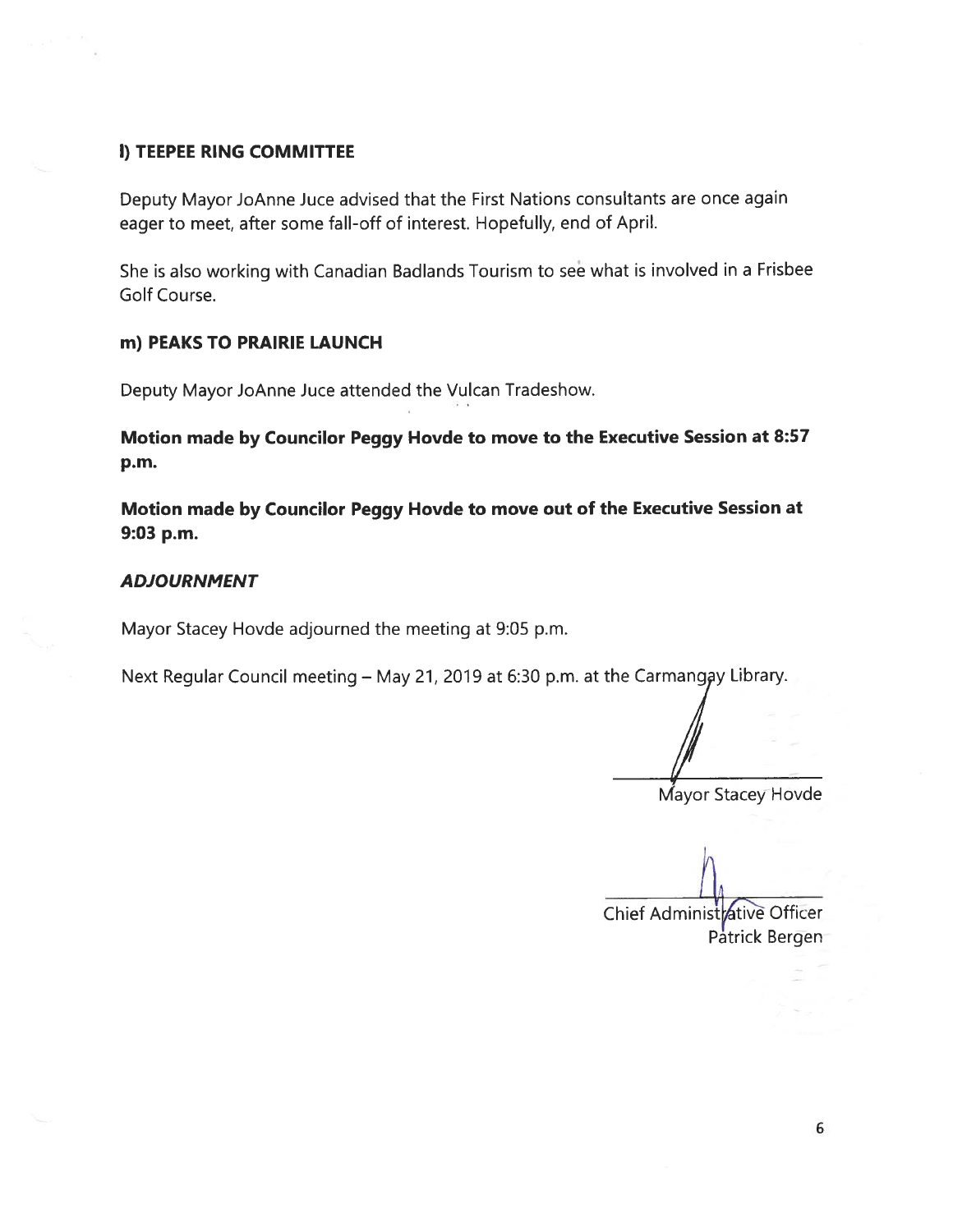### 7) Public Works Report

 $\mathcal{L}^{\text{max}}_{\text{max}}$ 

In addition to their normal duties, Public Works was focused on the following:

 $\frac{1}{12} \qquad \qquad \frac{13}{12} \quad \frac{13}{12}$ 

- Public works completed the first mowing of the season.
- John and Scott assisted with the campground sanitary line project. There was a large savings using Village staff and equipment to do the work versus having it contracted out.
- John continued to work on frozen sanitary lines and luckily at least one line thawed on its own.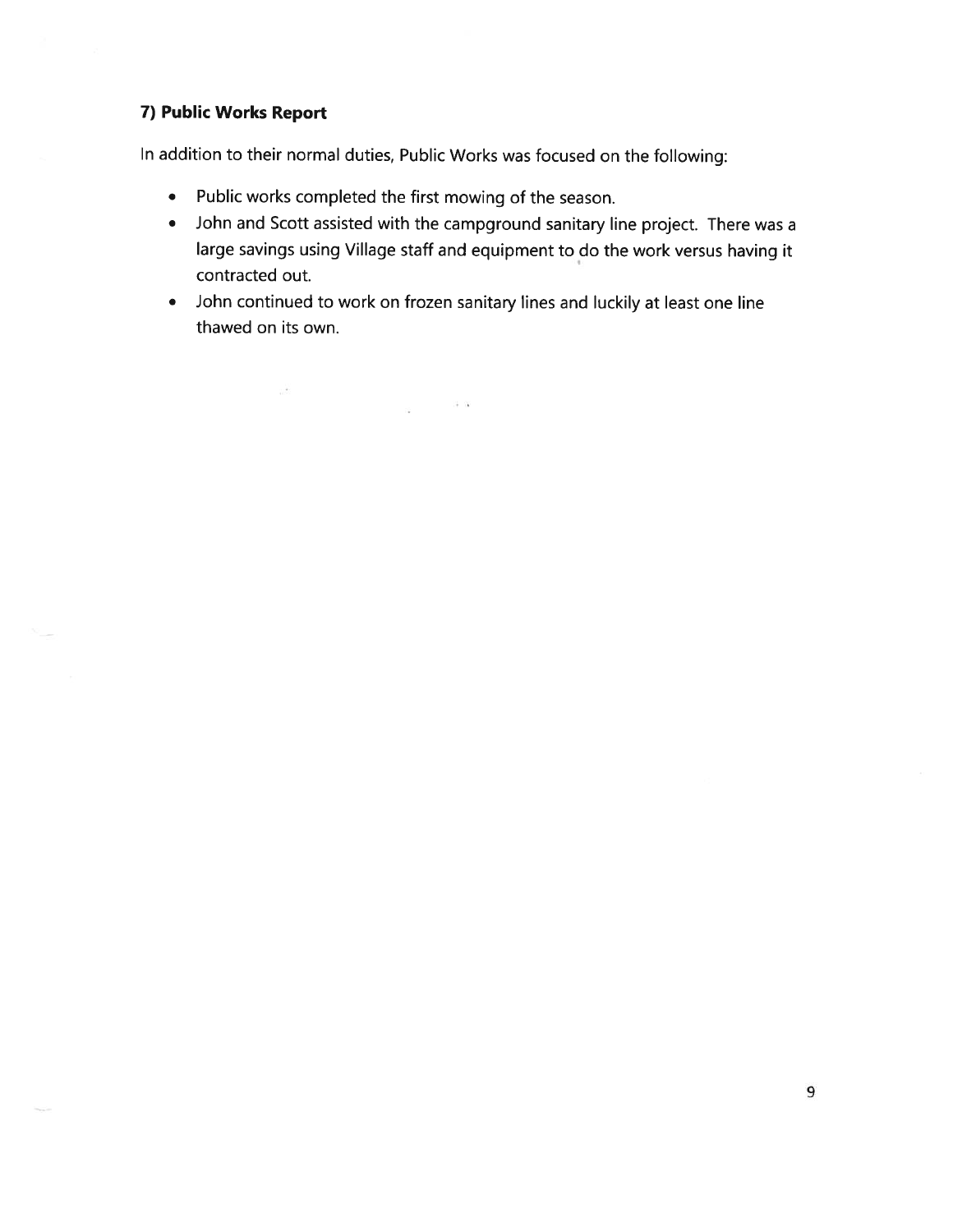### 8) Administration Report

In addition to normal duties, Patrick was focused on the following;

- Patrick attended the Regional Emergency Advisory Committee meeting. This meeting moving forward will be made up of elected officials. There is a Regional Emergency Agency Committee that Patrick is part of that is tasked with the work of regional emergency planning and training.
- Patrick attended the Vulcan County Communications meeting in Vulcan.
- Munisoft provided <sup>3</sup> days of final training for the new accounting software for both Villages. Carmangay received a \$1,000 credit with Munisoft by doing the training at the same time as Champion. There is still a small list of finish up items to complete but it is fully functional.
- There has been some work to understand how feasible an irrigation system may be and where it would make sense to put one in.
- Heather and Patrick manned a booth at the Carmangay Ag Society Information Exposition. Many thanks to the Ag Society for setting this up. We had a number of people come by and ask questions.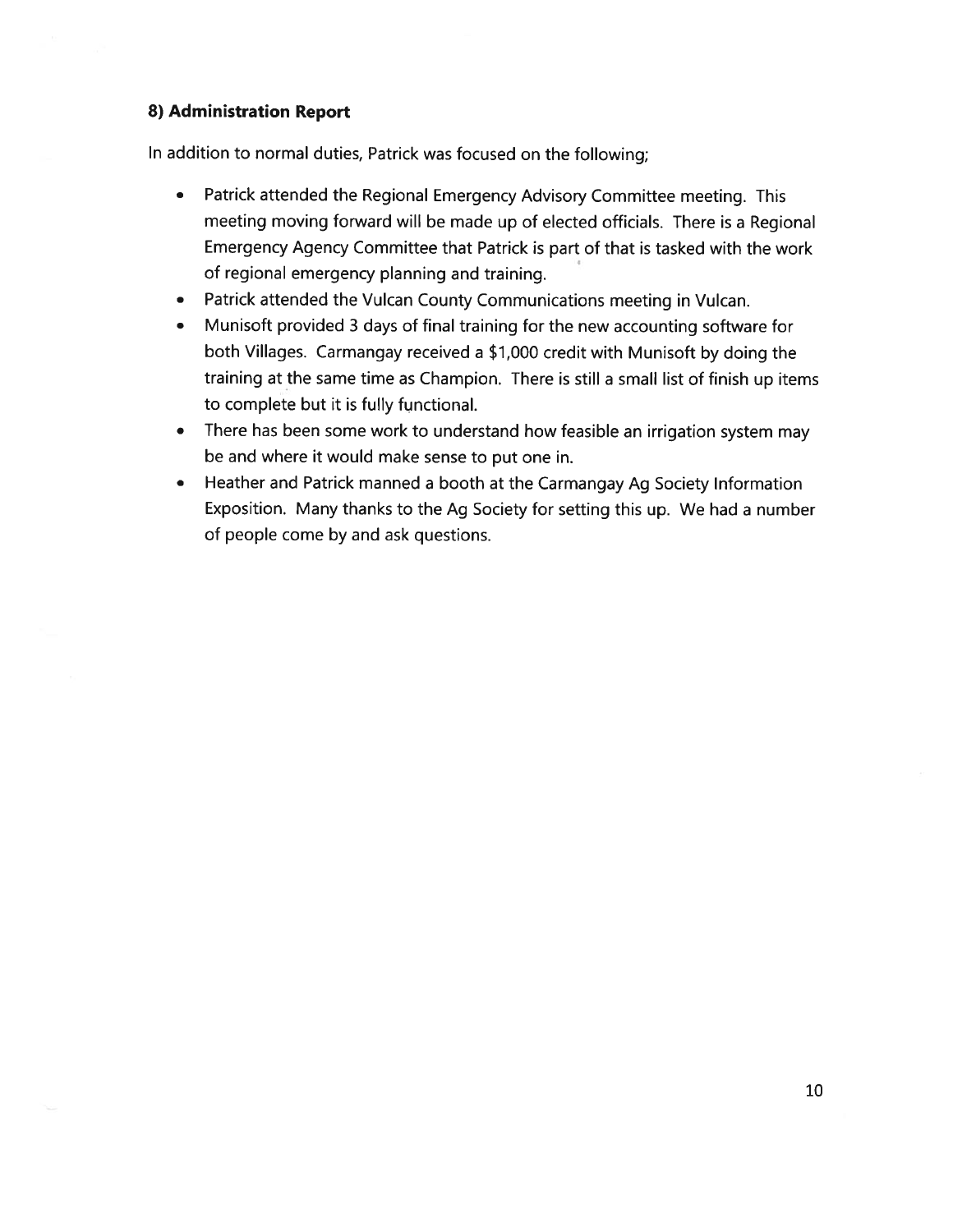#### 9) Correspondence

The office received 2 letters from residents.

The first letter had some concerns about public works staff wearing hard hats and glasses when working on projects. They all now are doing that and that was communicated back to the resident via email. The second concern was about the step in front of the office being a trip hazard. This is being addressed as well with yellow paint to highlight the step and was also communicated back to the resident via email.

The second letter requested the CAD to allow audio recording during Council meetings. The CAO made an error in the past in granting the ability to record to one resident that was in a communications course. Bylaw 780 does not permit audio recording during a meeting as detailed below. The CAO is not allowed to offer permission as it would require a change of bylaw by Council. The CAO will make a better effort to post the audio recordings sooner.

The intended bylaw and policy changes have been on hold since the Carmangay Advocacy Group petition that brought about the Municipal Inspection screening and now the Municipal Accountability Review.

This information was relayed to the resident.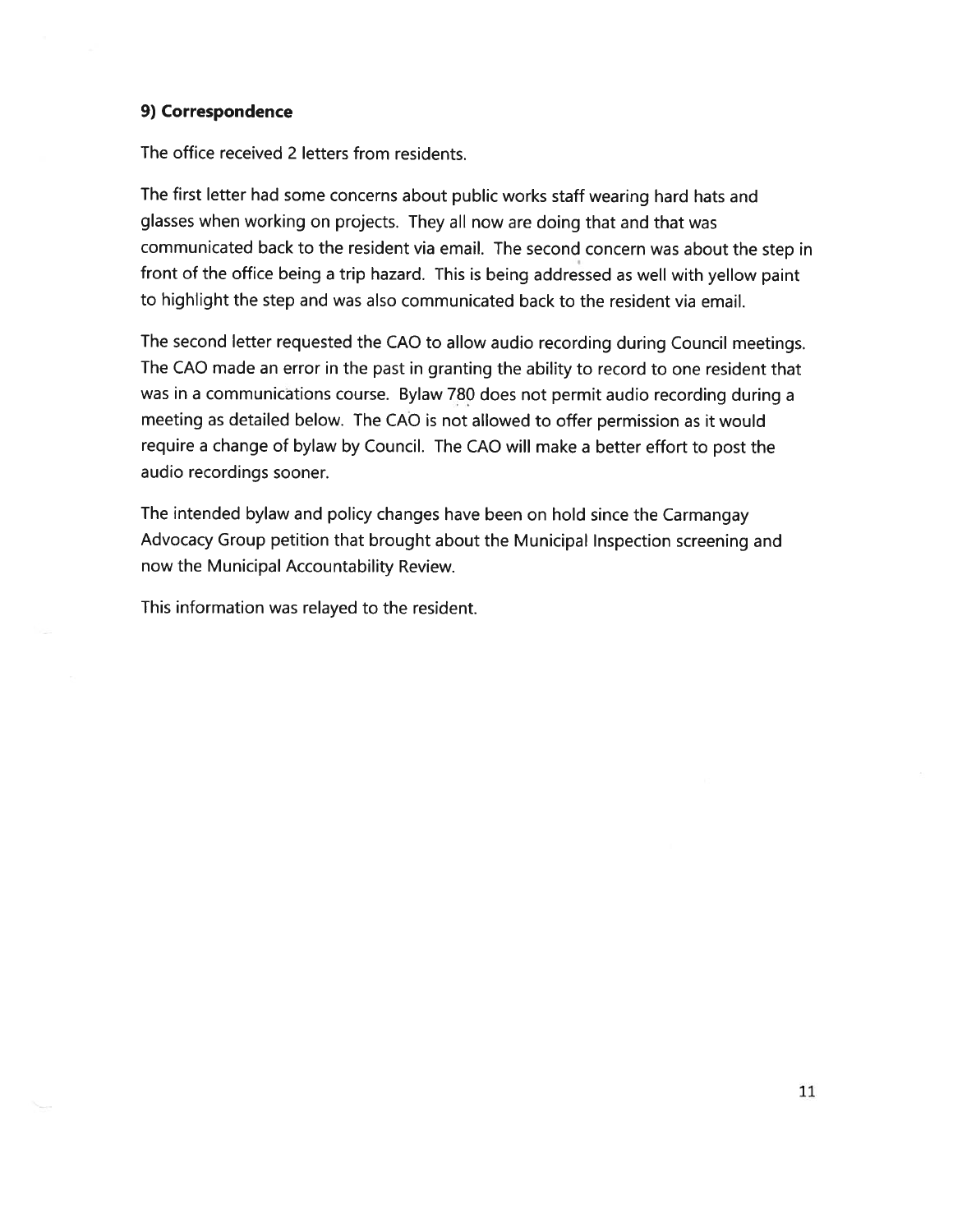### 10) Financial Report

Administration has completed the transition to the new accounting software. Below is the new Financial report. The financial report is set up to show the 2019 operating budget and progress to date. There are still <sup>a</sup> few tweaks as to how revenue and expenses are recorded and some items capitalized that will get smoothed out. The intention of this report is for Council to see and understand where areas of the operation are tracking better or worse than budgeted.

The following is the Villages cash position and taxes owed.

| <b>Current Account</b>      | 57,783.14    |
|-----------------------------|--------------|
| <b>Investment Accounts</b>  | 134,157.98   |
| <b>Total Cash Available</b> | \$191,941.12 |
| <b>Total Taxes Owing</b>    | 16,259.80    |

One important note is with regards to the provincial funding for MSI Operating, MSI Capital and Gas Tax Fund Grants. While we were able to apply and have confirmed that we will receive funding from previous years for the MSI Capital and Gas Tax Fund grants we will not receive funding for the 2019 allocations until a provincial budget is passed in the fall.

Administration believes we can continue with our capital plan with the backlog of funds until the current year funding is put in place.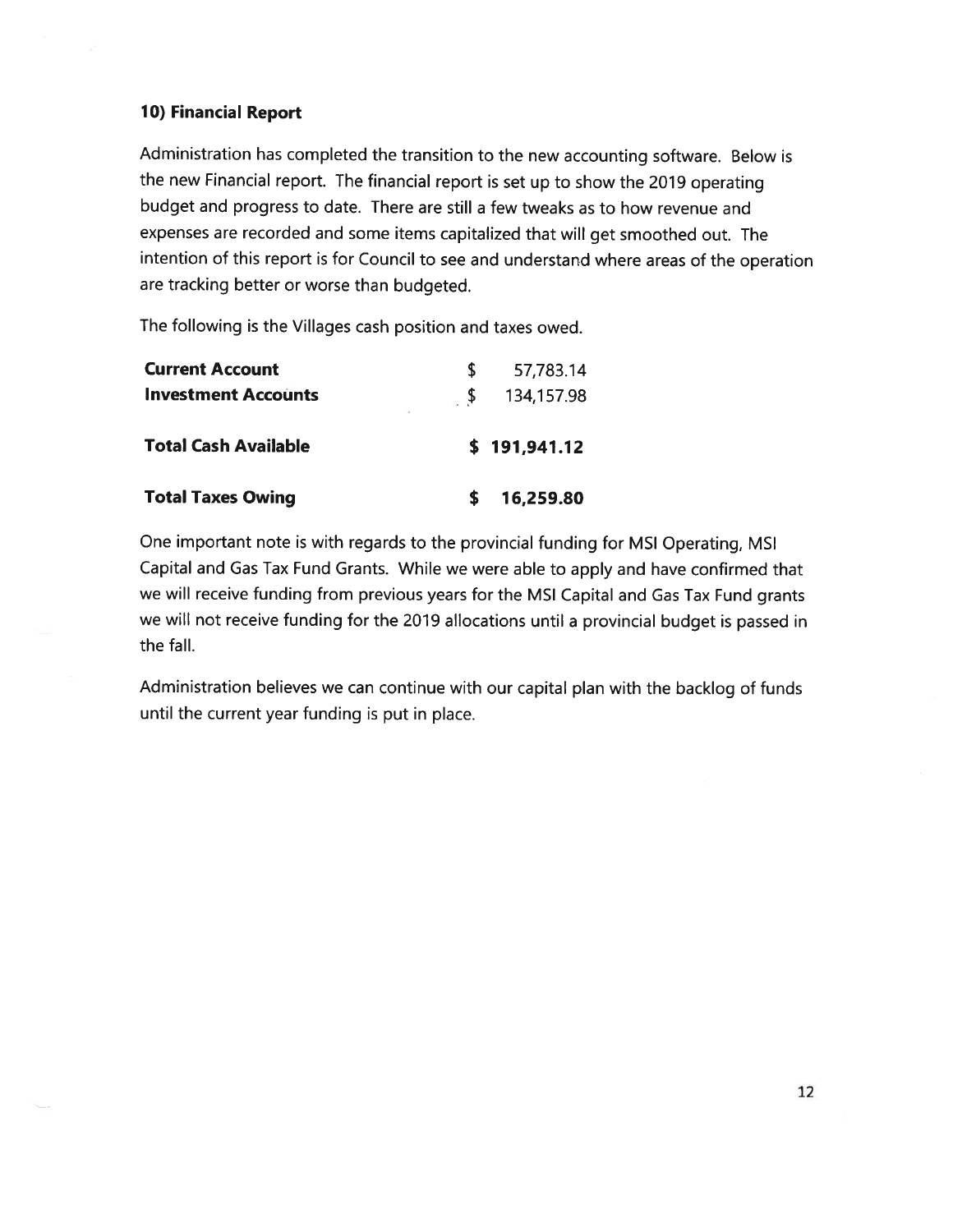#### 11) New Business

A. Acceptance of Audited Financial Statements

#### Suggested Motion

Motion to accept the 2019 audited Financial Statements.

#### B. Appointment of Regional Emergency Management Advisory Committee Member

The Vulcan Regional Emergency Management Plan is being developed. There are 2 committees that are required to meet at least annually; the Regional Emergency Management Advisory Committee and the Regional Emergency Agency Committee.

The Regional Emergency Advisory Committee is made up of <sup>1</sup> elected official from each municipality in Vulcan County and provide oversight to the plan and agency committee.

#### Suggested Motion

Motion to appoint Mayor Stacey Hovde as a member of the Vulcan Regional Emergency Management Advisory Committee.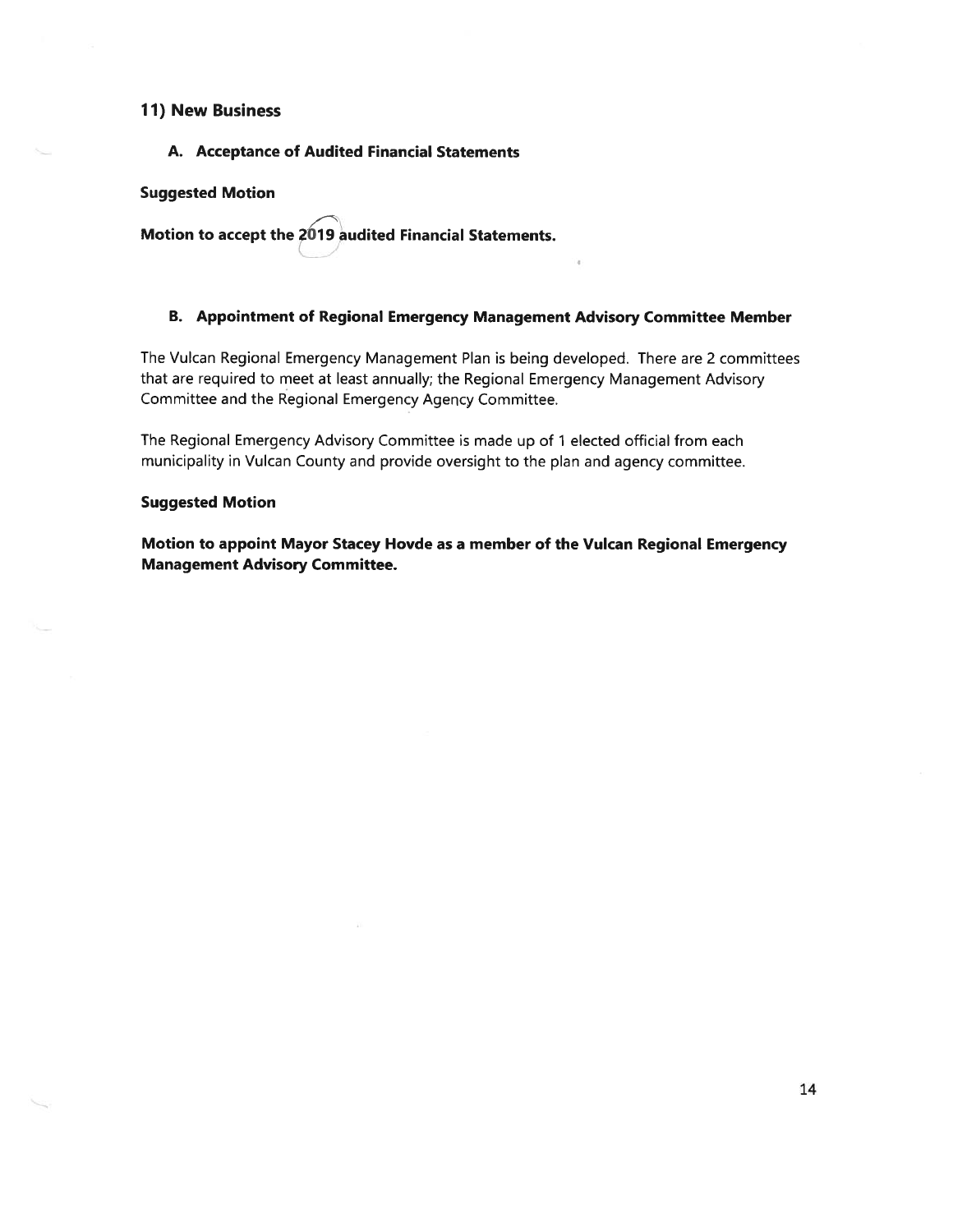# Operational Budget and Results to April 30. 2019

|                                           | Annual Budget   Period |                |                |          | <b>Year To Date</b> |           | <b>Notes</b>                         |
|-------------------------------------------|------------------------|----------------|----------------|----------|---------------------|-----------|--------------------------------------|
| <b>Taxes not including ASFF, Marquis</b>  | \$                     | 306,239        |                |          | \$                  | (172)     |                                      |
| <b>General Administration</b>             | \$                     | 101,328        | ١s             | 591      | \$                  | 1.589     |                                      |
| <b>Bylaws Enforcement</b>                 |                        | 700            | \$             | 100      | \$                  | 425       |                                      |
| <b>Public Works</b>                       |                        | 5.700          |                |          |                     |           |                                      |
| <b>Water Supply and Distribution</b>      |                        | 110,300        | \$             | 533      | \$                  | 37,168    | Bulk water sales of \$525 from G3    |
| <b>Wastewater Treatment and Disposal</b>  |                        | 28,000         | \$             | 34       | \$                  | 9,156     |                                      |
| <b>Waste Management</b>                   |                        | 53,000         | \$             | 61       | \$                  | 17,655    |                                      |
| <b>Development</b>                        |                        | 500            |                |          |                     |           |                                      |
|                                           |                        |                |                |          |                     |           | Campground Revenue will be           |
| <b>Parks and Recreation</b>               |                        |                | \$             | 1,113    | \$                  |           | 1.113 Itransferred to the Lions Club |
|                                           |                        |                |                |          |                     |           |                                      |
| <b>Total Revenue</b>                      | \$                     | 605,767        | \$             | 2,432    | $\mathsf{s}$        | 66,934    |                                      |
|                                           |                        |                |                |          |                     |           |                                      |
| <b>School Tax, Doctors and Marquis</b>    | \$                     | 59,310         |                |          | \$                  | 17,668    |                                      |
| <b>Council and Other Legislative</b>      | \$                     | 11,750         | $+$ $\sqrt{k}$ |          | \$                  | 1,978     |                                      |
| <b>General Administration</b>             | \$                     | 167,440        | \$             | 9,897    | \$                  | 13,037    |                                      |
| <b>Emergency and Bylaw</b>                | \$                     | 12,850         |                |          | \$                  | 188       |                                      |
|                                           |                        |                |                |          |                     |           | There are some items that may be     |
| <b>Public Works</b>                       | \$                     | 56,575         | \$             | 14,423   | \$                  | 38,331    | capitalized.                         |
| Roads, Streets, Walks, Lighting           | \$                     | 29,400         |                |          | \$                  | 4.057     |                                      |
|                                           |                        |                |                |          |                     |           |                                      |
| <b>Water Supply and Distribution</b>      | \$                     | 153,280        | \$             | 4,971    | s                   | 12,691    | Don't have TVRWC bill for April in   |
| <b>Wastewater Treatment and Disposal</b>  | \$                     | 21,800         |                |          | \$                  | 305       |                                      |
| <b>Waste Management</b>                   | \$                     | 67,900         | ١s             | 1,080    | $\mathsf{\$}$       | 3,240     |                                      |
| <b>Community Programming</b>              | \$                     | 3,192          |                |          |                     |           |                                      |
| <b>Cemeteries and Crematoriums</b>        | \$                     | 100            |                |          |                     |           |                                      |
| <b>Development</b>                        | \$                     | 5,900          |                |          | \$                  | 1,855     |                                      |
| <b>Parks and Recreation</b>               | \$                     | 13,270         | $\mathbf{s}$   | 112      | \$                  | 234       |                                      |
| <b>Culture: Libraries, Museums, Halls</b> |                        | 3.000          |                |          | \$                  | 1.472     |                                      |
|                                           |                        |                |                |          |                     |           |                                      |
| <b>Total Expense</b>                      | \$                     | 605,767        | \$             | 30,483   | s.                  | 95,056    |                                      |
|                                           |                        |                |                |          |                     |           |                                      |
| <b>Net Revenue/Expense</b>                | \$                     | $\blacksquare$ | \$             | (28,051) | \$                  | (28, 122) |                                      |